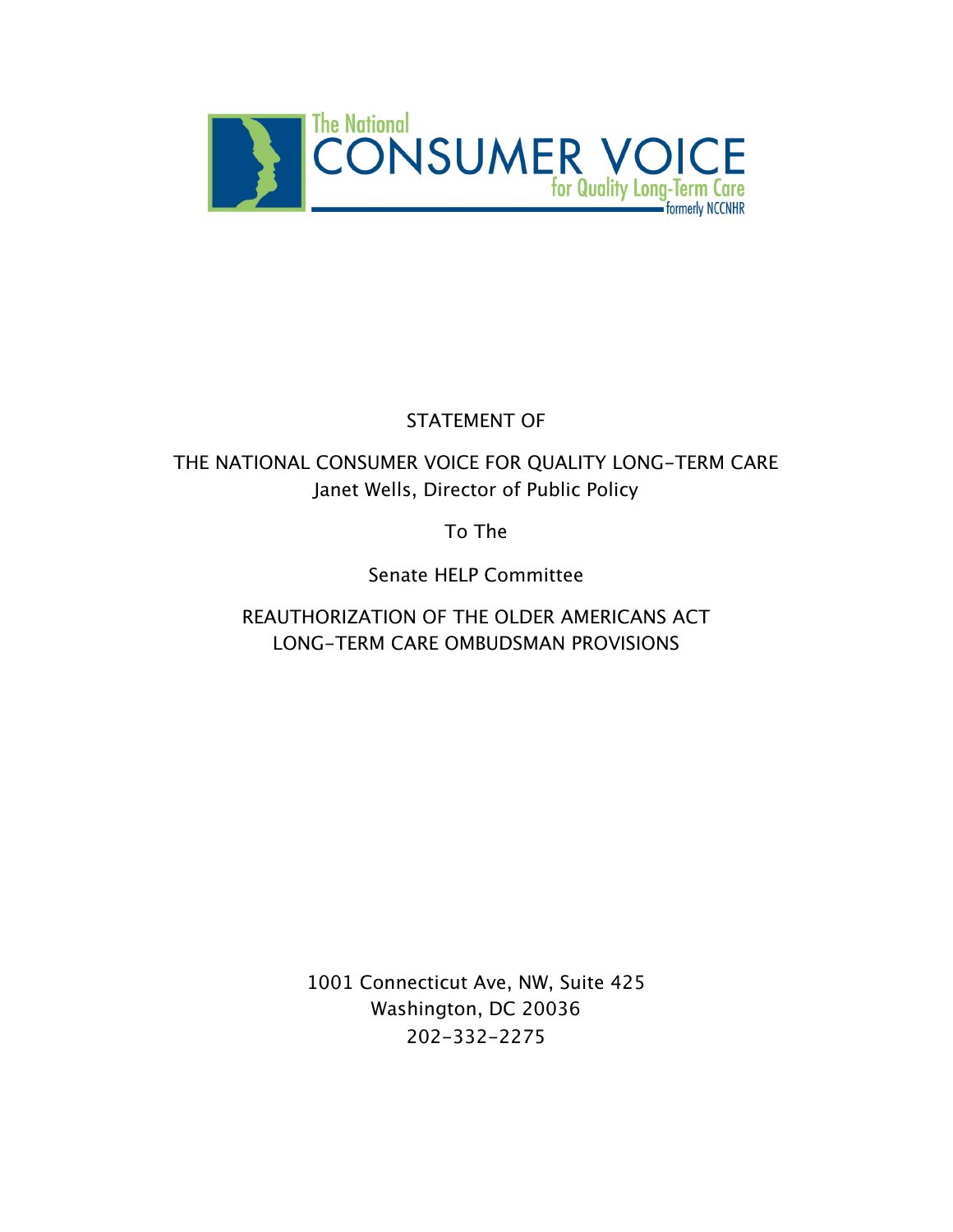The National Consumer Voice for Quality Long-Term Care (formerly NCCNHR, the National Citizens' Coalition for Nursing Home Reform) was founded in 1975 by Elma Holder to address substandard care in nursing homes. Over time, the mission of the Consumer Voice has expanded to include individuals receiving long-term care and services in other settings. In 2010, the Board of the Consumer Voice expanded its mission and scope to advocate for individuals receiving long-term services and supports, no matter where they receive those services.

Our organization also has a long, supportive history with the Long-Term Care Ombudsman Program. As NCCNHR, the Consumer Voice staff developed training and resources for Ombudsman Development Specialists in the 1970's and have supported the work of State and Local Ombudsmen since the program's inception. Elma Holder was a member of the Institute of Medicine's 1995 study, Real People, Real Problems: An Evaluation of the Long-Term Care Ombudsman Programs of the Older Americans Act; and our organization has been part of the National Long-Term Care Ombudsman Resource Center since its development in 1988 (more on that below).

The Long-Term Care Ombudsman Program was created in the 1970's as part of a national response to serious concerns about abuse, neglect and substandard conditions in our country's nursing homes. From the very beginning, the role of the ombudsman has been to represent the interests of residents. This role is of vital importance, because, as Dr. Arthur Flemming, a former Commissioner on Aging and the architect of the Ombudsman Program noted, the individual in the nursing home is powerless. Many residents are very frail and vulnerable and – a growing number of them have some type of dementia. It means that in many cases they may not be able to get to a phone or even pick up a phone to call for assistance. Frequently their families may be so overwhelmed that they don't know how best to help, or sadly, residents may not have any families at all. Residents need someone by their side – on their side – that will go to bat for them on both an individual and systems level. And that person is the ombudsman. There is no one else out there in the entire long-term care system that is legally mandated to be there solely for the resident and to represent residents wherever their voice needs to be heard.

The Long-Term Care Ombudsman Program is a critical resource – for information, advocacy, and support – to individuals receiving long-term care and services and their families. One of the primary responsibilities of the ombudsman is to investigate and resolve complaints. Ombudsmen also assist families and individuals to find appropriate facilities; they educate residents, families, staff and others about rights, abuse prevention, quality of care and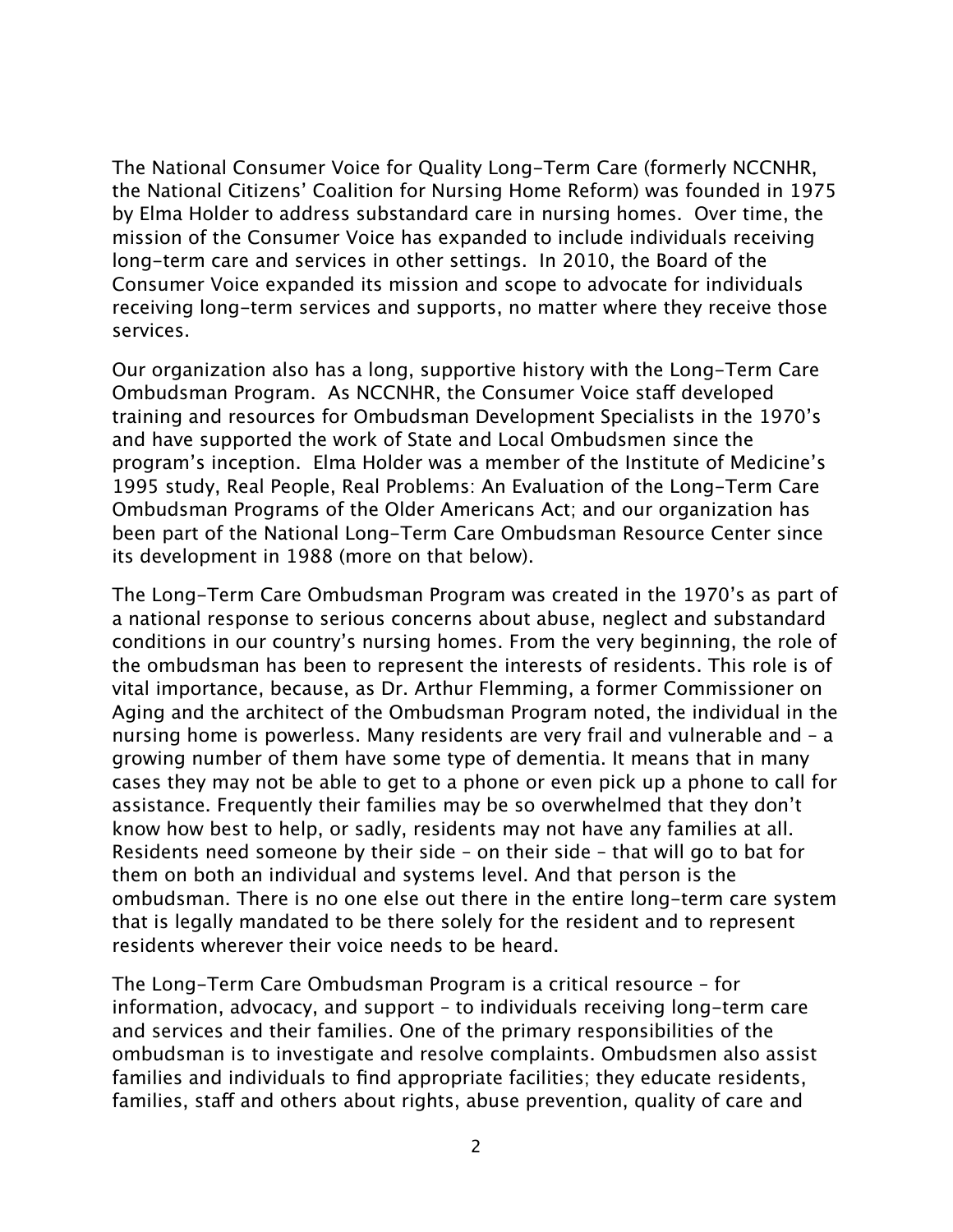life, and more; and they provide the support and information for residents and families to self-advocate and feel empowered. Ombudsmen promote good care practices and person-centered, individualized care. They help stop illegal involuntary discharges; inform residents about their appeal rights; and advocate for nursing home residents who want to transition back into the community.

In addition to individual advocacy, ombudsmen work for systemic change, promoting laws, regulations, and policies that support quality, rights, and person-centered care and services. Often, Ombudsmen are the only representative of consumer interests at the table in policy discussions. Because of their important work on behalf of frail, vulnerable individuals, it is critical that there be a strong, well-funded, effective Long-Term Care Ombudsman Program in every State and community.

The Consumer Voice supports the comments and testimony of the National Association of State Long-Term Care Ombudsman Programs. There are, however, areas of particular importance to consumers that we would like to highlight.

#### Adequate Funding for Long-Term Care Ombudsman Programs

Sustained, adequate funding is critical for an effective Long-Term Care Ombudsman Program. Without it, ombudsmen are unable to fulfill the mandate and spirit of the Older Americans Act, including responding to complaints, maintaining a presence in facilities so that residents have regular and timely access to representatives of the program, supporting resident and family councils, representing the interests of residents before government agencies, and more.

As states continue to struggle through severe budget crises, Ombudsman Programs around the country have experienced cuts, and many are struggling with how to meet the demands of program requirements with less money, and in some cases, less staff. Right now, there are programs around the country that have so few paid or unpaid staff that they are forced to limit their activities to complaint investigation only  $-$  all they can do is put out fires. Insufficient staffing also means the program cannot respond in a timely manner – and when you are a resident waiting for help, every day that goes by is an eternity.

Because of budget constraints, programs are having to re-evaluate their workload and make cuts that will impact their ability to advocate for residents. For some programs, routine visits (non-complaint related) to facilities are being cut back; others are cutting back on training for staff. Many residents do not have the ability to file a complaint, or are afraid to do so for fear of retaliation. Regular, onsite presence in facilities-- so that an ombudsman can observe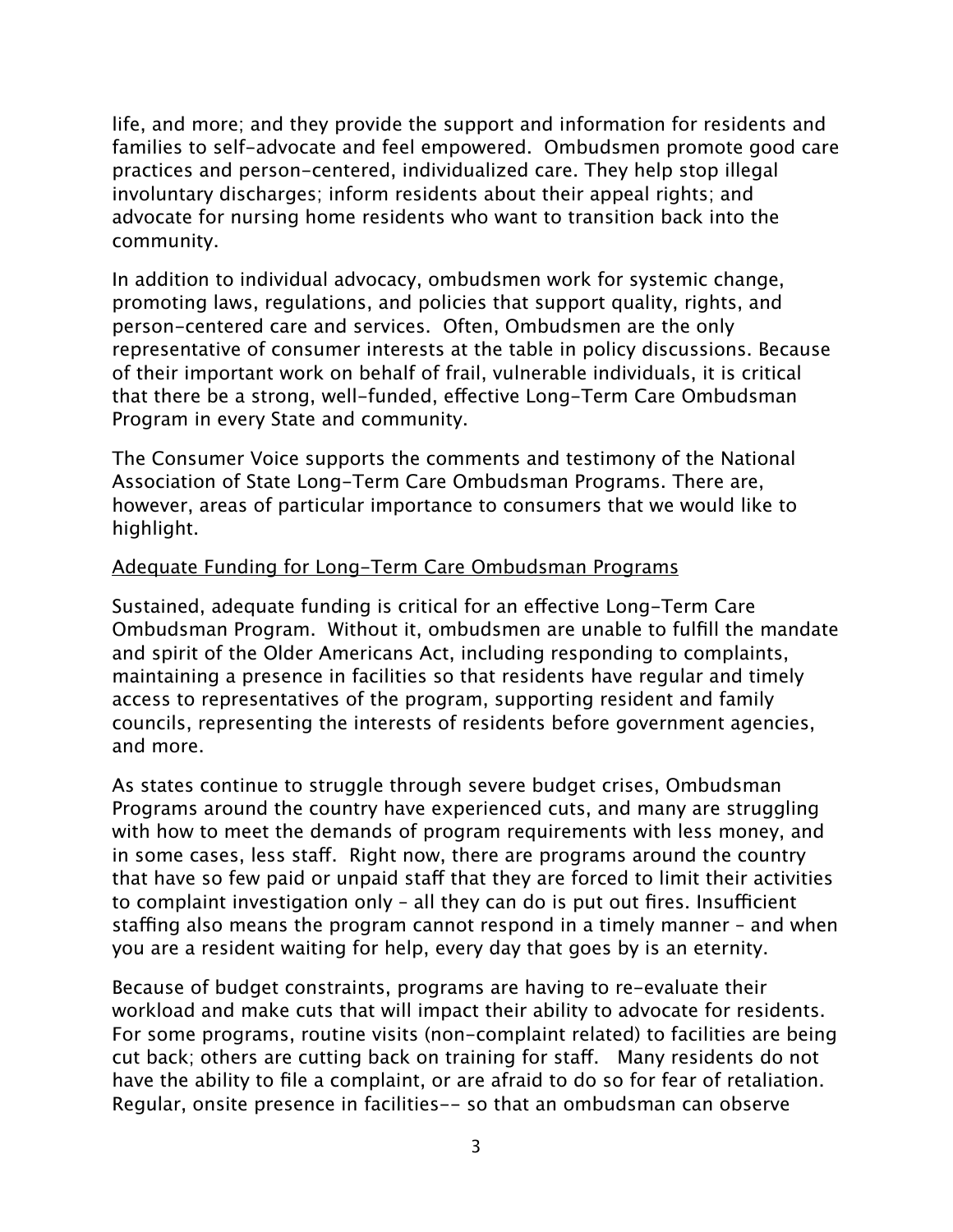conditions and develop relationships and trust with residents--is critical to the effectiveness of the program.

As such, in this reauthorization of the Older Americans Act, the Consumer Voice supports language proposed by NASOP related to maintenance of effort for funding the ombudsman program. Without adequate funding, frail, vulnerable individuals, many of whom cannot speak for themselves and have no one else to do so, will not receive the education regarding their rights, advocacy and protection they need and are entitled to receiving.

### Regulations for the Long-Term Care Ombudsman Program

It is critical that consumers receive the same high quality ombudsman services no matter in which state they live. Unfortunately, programs vary enormously from one state to another. As a means of increasing consistency among ombudsman programs across the country, and to provide clarity to State and Local Ombudsmen, State Units on Aging, Area Agencies on Aging, and others, it continues to be important that the Administration on Aging issue regulations regarding the Long-Term Care Ombudsman Program. As Long-Term Care Ombudsman Programs, and the state and local agencies that house them, struggle with complex issues such as conflict of interest, program cohesiveness, and systemic advocacy, regulations would offer needed clarity regarding ombudsman program management, oversight, and scope of advocacy.

#### Systems Advocacy

In addition to individual advocacy, ombudsmen at the State and Local level are to engage in systemic advocacy and promote systems change that will benefit residents as a whole. Ombudsmen are specifically directed by the Older Americans Act to represent the interests of residents before governmental agencies and seek administrative, legal, and other remedies to protect residents. Additionally, they are directed to analyze, comment on, and monitor the development and implementation of laws and regulations, as well as policies and other governmental actions that affect residents and long-term care facilities.

Too often, the Long-Term Care Ombudsman is the only one speaking on behalf of consumers and what they need and/or want. Thus it is critical that ombudsmen have the freedom to express their perspective and experiences. Situations exist, however, where Ombudsmen have not been permitted to take systemic advocacy actions, such as communicating with legislators, policy makers, or the media, either at all or without prior approval from the agency in which they are housed, particularly if the position that the ombudsman would take is contrary to that of their agency or administration. Inhibiting this legal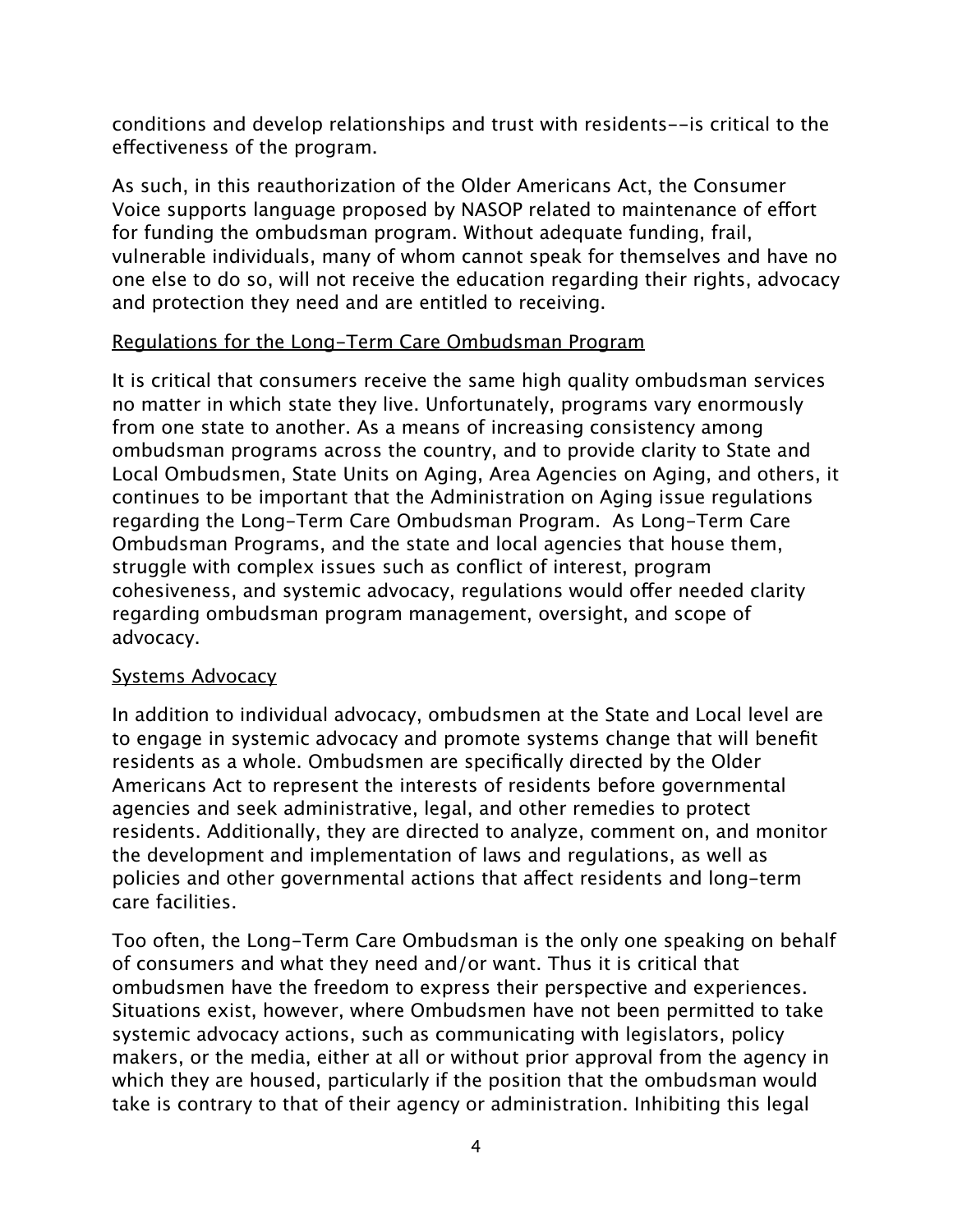ombudsman function does a grave disservice to residents who are unlikely to have any other way to raise their issues.

To that end, the Consumer Voice recommends that the Older Americans Act language be amended to make it clearer that Long-Term Care Ombudsmen have the authority to engage in legislative, regulatory, legal and other forms of advocacy, with communication and coordination with their housing agency or administration but without the need for prior approval. Without such autonomy, the program cannot truly represent the interests and concerns of residents.

### Consumer Access to the Ombudsman

The Older Americans Act says that residents shall have regular, timely access to representatives of the ombudsman program and timely responses to their complaints and requests for assistance. For purposes of clarity, the Consumer Voice would recommend that the language be amended to include private, unimpeded access around the clock. We hear from ombudsmen and residents about challenges ombudsmen experience in gaining access to residents, particularly in assisted living and board and care facilities, and in finding an adequate place to communicate privately with a resident. No matter what time of day or night, both the ombudsman and the resident need to know that the ombudsman will have access to both the facility and the resident.

## Conflict of Interest – Organizational and Individual

One factor that influences the effectiveness of the ombudsman is the trust a resident has in that person. It is paramount that the resident trusts the ombudsman to listen to what they want and advocate for the resident to the best of their ability. If the ombudsman shows competing interests, either real or perceived by the resident or family, it will inhibit the trust the resident has in him or her and affect the ombudsman's effectiveness in handling their problem. Conflict of interest can lie with the individual, or with the organization. It causes confusion for the resident and family as to whose interest the individual serving as the ombudsman will be promoting in any given situation at best, and at worst, undermines the credibility and hence the effectiveness of the ombudsman to act on behalf of residents.

Individual conflict of interest can exist if the individual ombudsman also serves in other roles that affect the same resident. For example, a representative from an agency might provide counseling about options to an individual who is interested in moving out of a nursing home. The person makes choices based on the counselor's recommendations and options presented. Services are very slow in taking place, however, and the resident files a complaint with the ombudsman. When the ombudsman shows up, it is the same person who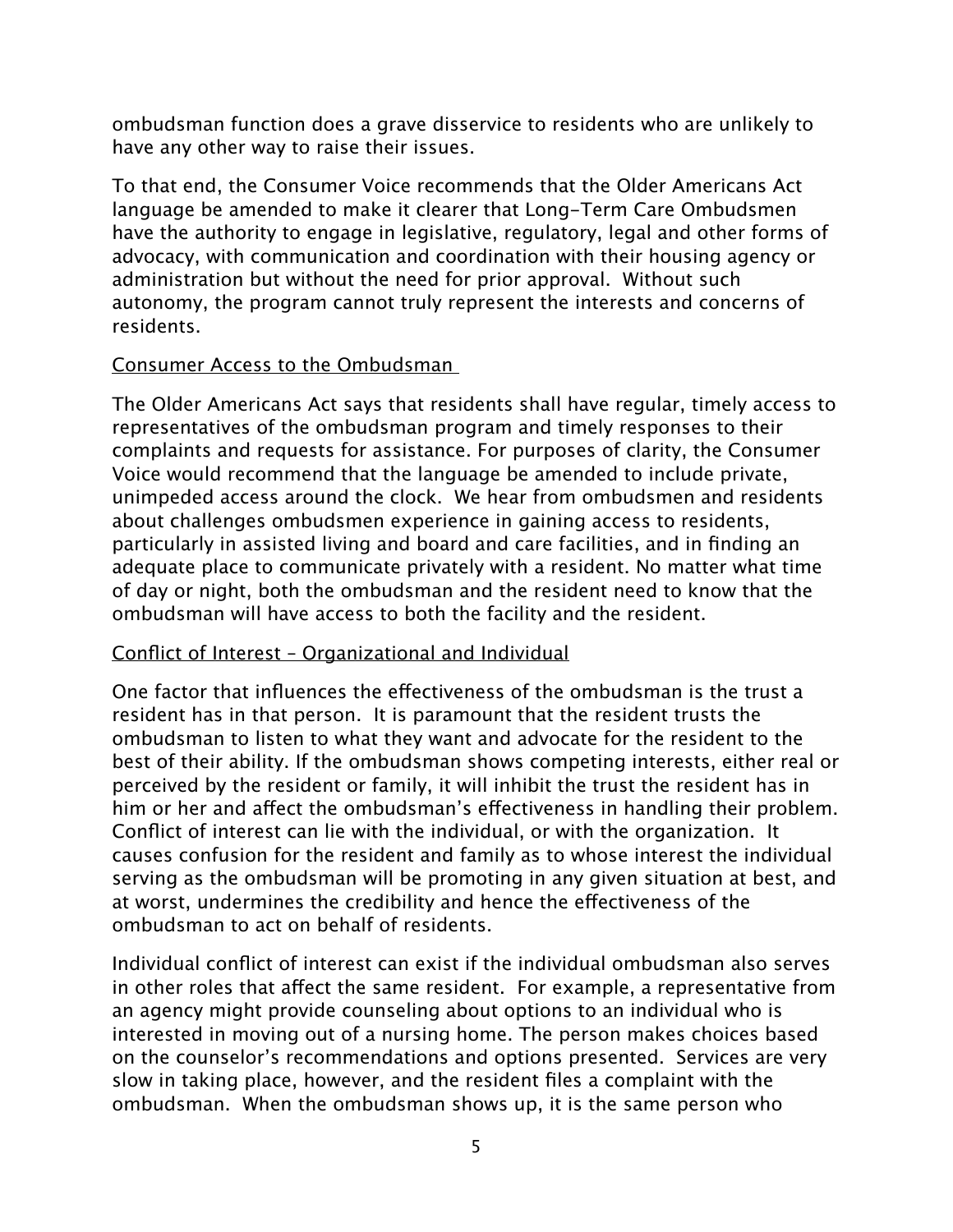provided options counseling to the resident. Situations such as this create confusion for the consumer and mistrust in the individual wearing multiple hats.

Individuals working as ombudsmen around the country serve in numerous positions for which there is the potential for real or perceived conflict of interest, including guardians, protective service workers, benefits counselors, and more. It is recommended that the Older Americans Act language provide more clarity regarding potential conflicts of interest, and guidance for eliminating or remedying of conflicts.

Similar situations exist as to organizational conflicts of interest. Often the Ombudsman Program is located in an agency that also provides other services which could be the cause of a complaint to the ombudsman – such as placement or transition services, protective services, guardianship, eligibility determination, and more. When this happens, the ombudsman's ability to advocate on behalf of a resident may be jeopardized by agency pressures. Indeed, Consumer Voice staff often hears from ombudsmen that they find it challenging to resolve a complaint from a resident against another program within their agency. In other instances, residents may not even bring a complaint if they feel that the ombudsman can't be fair. Organizational conflicts of interest can also mean that ombudsmen do not or are not permitted to speak out against policies from "sister agencies" that harm residents. The Consumer Voice supports NASOP's recommendations related to organizational and individual conflict of interest.

## Disclosure and Confidentiality

As mentioned earlier, trust and confidence in an ombudsman is of paramount importance. It affects what information a resident or family member is willing to share and ultimately affects the ombudsman's effectiveness in being able to advocate for that person. One aspect of that trust is confidentiality; the resident must trust that the ombudsman will keep the resident's identity or information shared confidential unless the resident gives permission to disclose the information to others. Without that trust, residents are less likely to divulge their complaints or concerns to ombudsmen, for fear of retaliation or repercussions from others.

This confidentiality must include the identity of the resident and any communication the resident has with the ombudsman, and must extend to Ombudsman information, including records, files, and notes. The Consumer Voice supports the language proposed by NASOP with respect to confidentiality.

#### National Long-Term Care Ombudsman Resource Center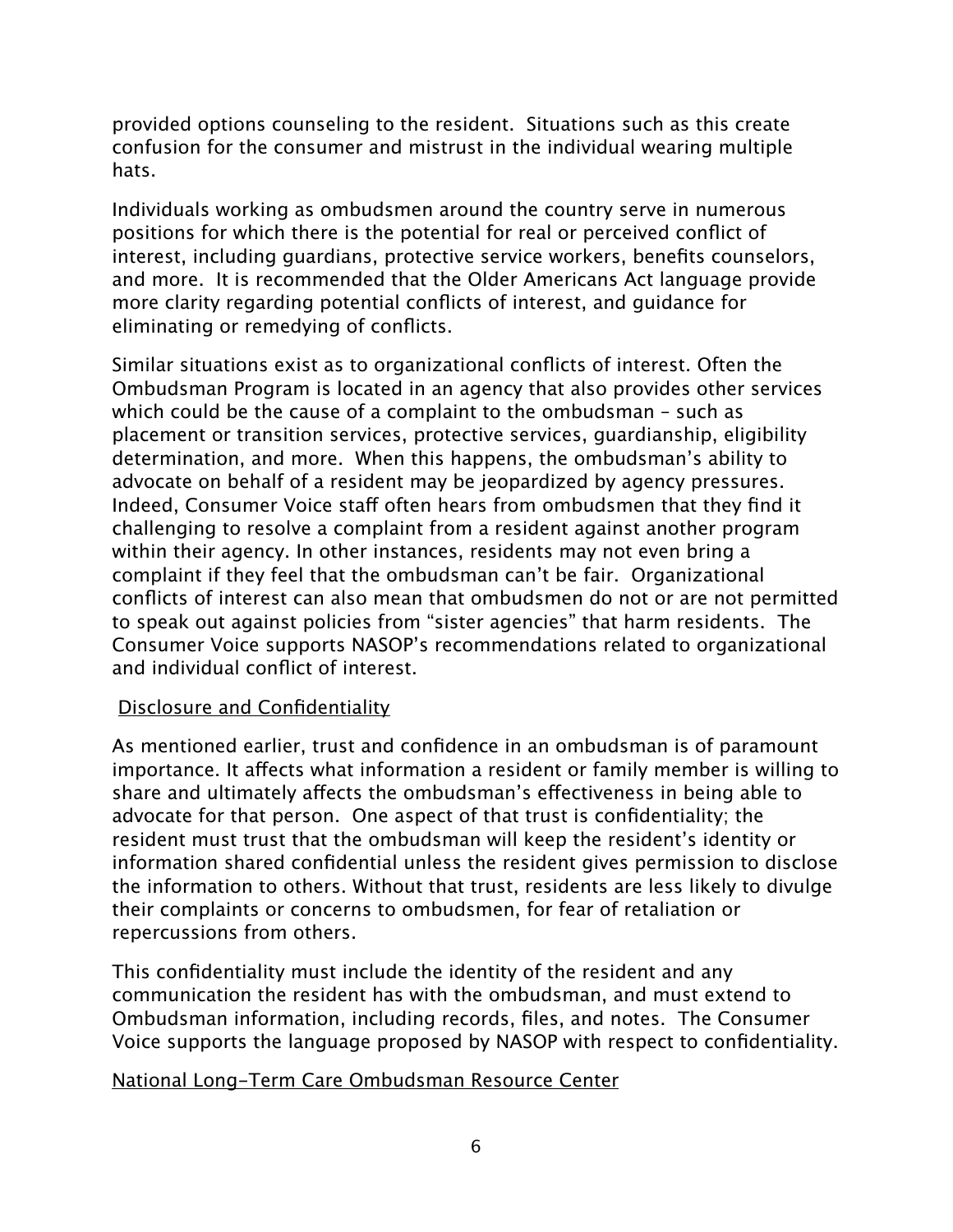Ombudsmen must be well-equipped and well-trained to do their jobs. Ombudsmen must be able to perform in various environments and often under tremendous amounts of pressure. They must be skilled enough to communicate with a confused or fearful resident in her room one moment and go up against a corporate attorney to defend the residents' right to remain in the home the next. To do this successfully and effectively, ombudsmen must have knowledge, a range of skills, the latest information and immediate answers to questions.

Ombudsman programs receive all of this and more from the National Long-Term Care Ombudsman Resource Center. Every day, the Center's work translates directly into better ombudsman help for residents. The National Long-Term Care Ombudsman Resource Center provides training, technical assistance, and support for the 53 State and 473 Local Ombudsman Programs across the country. The Consumer Voice operates the National Ombudsman Resource Center, in partnership with the National Association of States United for Aging and Disabilities, through a grant from the Administration on Aging. Through its clearinghouse of information, the Resource Center gives ombudsman programs access to the best practices and successes of other programs and provides on-demand technical assistance on a wide range of topics. Center staff field more than 30 requests a week on increasingly complex issues being faced by ombudsmen. They provide the only training program specifically for State Long-Term Care Ombudsmen, including a national yearly conference and in-person orientation and conference calls for new State Ombudsmen.

Ombudsmen need to understand and be conversant about a broad range of issues, including care and service options, Medicaid eligibility, rules for transfer and discharge, state and national initiatives, including Money Follows the Person, culture change, residents rights, and more. The National Long-Term Care Ombudsman Resource Center provides support on all these issues, yet Center funding has not been increased in more than a dozen years. Thus, Center funding has fallen behind the growing needs of the ombudsman program and the people served by the program. Several ombudsmen have recently told Center staff that due to budget constraints, their programs are increasingly unable to afford training programs and paying to attend conferences, so they rely on the free resources and trainings available through the Ombudsman Resource Center. Additional resources for the Center would be used to expand and enhance training for state and local ombudsmen, including interactive on-line training, as requested by numerous State and Local Ombudsmen. As the complexity of the work being faced by State and Local Ombudsmen continues to grow, the support, training and assistance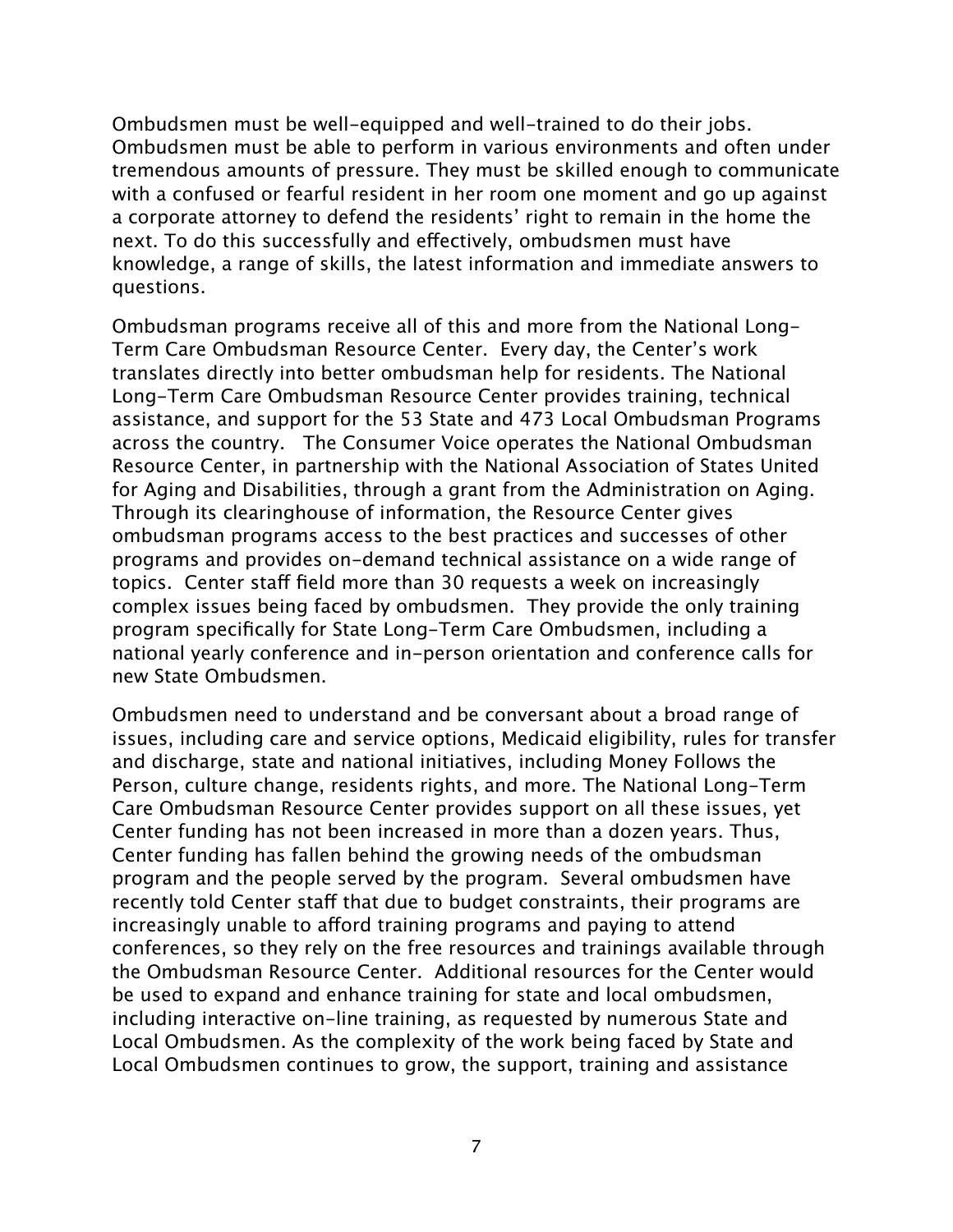offered by the Resource Center continues to increase in importance in promoting strong, effective Long-Term Care Ombudsman Programs.

### Provisions to Support a Cohesive, Unified Program

Strong, effective ombudsman services should be available to every resident within a state – regardless of where the resident lives. This can only be achieved if there is uniformity of standards, capacity to run a statewide ombudsman program and direct State Ombudsman authority over program management issues. In this Reauthorization of the Older Americans Act, there is an opportunity to provide clarity and direction to promote cohesion and oversight of the statewide Ombudsman Program.

In many states, local ombudsman programs are housed in or contracted out through agencies which hire and provide direct management of local ombudsmen. State Ombudsmen, however, are responsible for statewide operation of the program, and for that reason should have direct management responsibility over ombudsman duties and responsibilities and over individuals serving as representatives of the Office of the Ombudsman, even if personnel management is provided by the housing agency.

To have it otherwise promotes local ombudsmen and local programs that are not accountable to the State Ombudsman Program, creating confusion and inconsistency for consumers about responsibility for the actions of local Ombudsmen. Additionally, it leads to fragmentation within the statewide Ombudsman Program and among individuals serving as ombudsmen, who sometimes find themselves divided between the agency that employs them and the Office of Ombudsman. Providing clarity in the Older Americans Act will promote consistency and cohesion among the ombudsmen by establishing that they are all part of the same program. The Consumer Voice supports the language proposed by NASOP that the Ombudsman be responsible for the management of the Office.

## Support of Resident and Family Councils

Ombudsmen are charged not only with advocating on behalf of residents receiving long-term care services, but also in empowering them to selfadvocate whenever possible. One way to do this is through the support and development of resident and family councils. Through councils, both residents and families can share information and concerns in a forum with others having like experiences.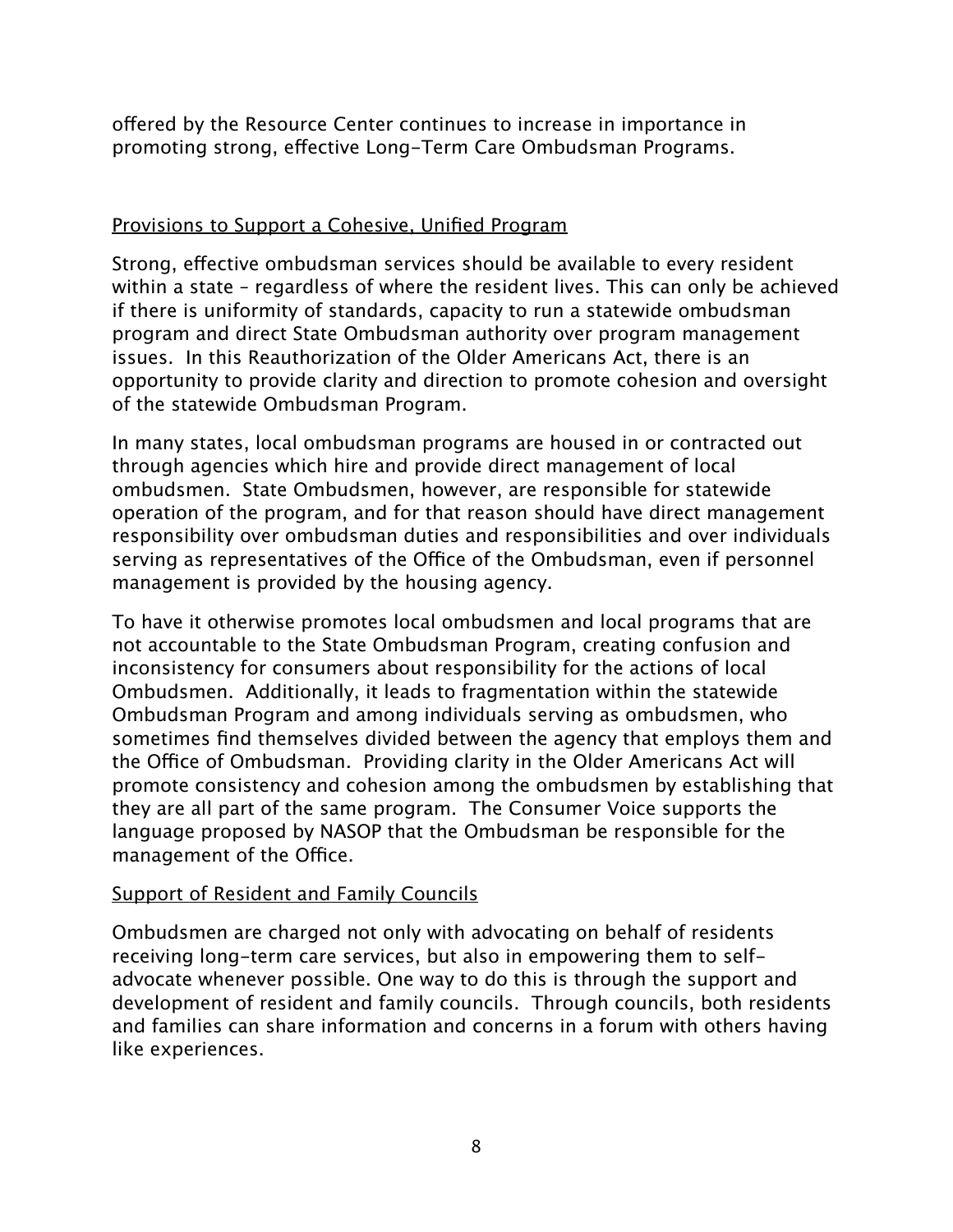Numerous resident and family councils have effected change in facilities by joining together and presenting their concerns to facility staff and administration. Further, since facilities are required by Medicare and Medicaid law to have resident councils and to permit formation of family councils, ombudsman should not only be a resource and provide technical assistance to resident and family councils, but also support their development by encouraging resident and family participation, and serving as a resource to the councils as needed.

The Consumer Voice has extensive experience in working with both resident and family councils and has observed that councils need assistance when forming to ensure that members are informed of their rights to meet privately and to advocate. For this reason, ombudsmen should actively promote and support councils, in addition to serving as a resource and providing technical assistance.

#### Legal Counsel for the Ombudsman Program

The Older Americans Act requires that adequate legal counsel be available to state and local ombudsman programs for advice, consultation, and representation when necessary. Unfortunately, for many programs, legal counsel of record for the program has little or no knowledge of Long-Term Care Ombudsman Program requirements or operations, or of the issues the Long-Term Care Ombudsmen deal with on behalf of residents. Ombudsmen face a number of legal challenges, including being subpoenaed to provide testimony in lawsuits or to provide records and files. In addition, programs and program representatives have been sued by disgruntled facilities and families, and under law, Ombudsmen can be appointed as Patient Care Ombudsmen in bankruptcy cases. This leaves Ombudsmen in a very vulnerable position and needing legal advice and support. Additionally, the Older Americans Act mandates that Ombudsmen analyze, comment on, and monitor the development and implementation of laws, regulations, policies, and actions that impact residents, and facilitate public comment on such laws, regulations, policies, and actions.

The Consumer Voice recommends that stronger language be included in the Older Americans Act related to the provision of Legal Counsel for Long-Term Care Ombudsmen. Such language should require that State and Local Ombudsmen have immediate access to counsel that has experience and expertise in nursing home-related laws and regulations so they can obtain advice and consultation on a variety of issues, including, but not limited to:

• clarifying nursing home laws and regulations to assist in solving residents' problems;